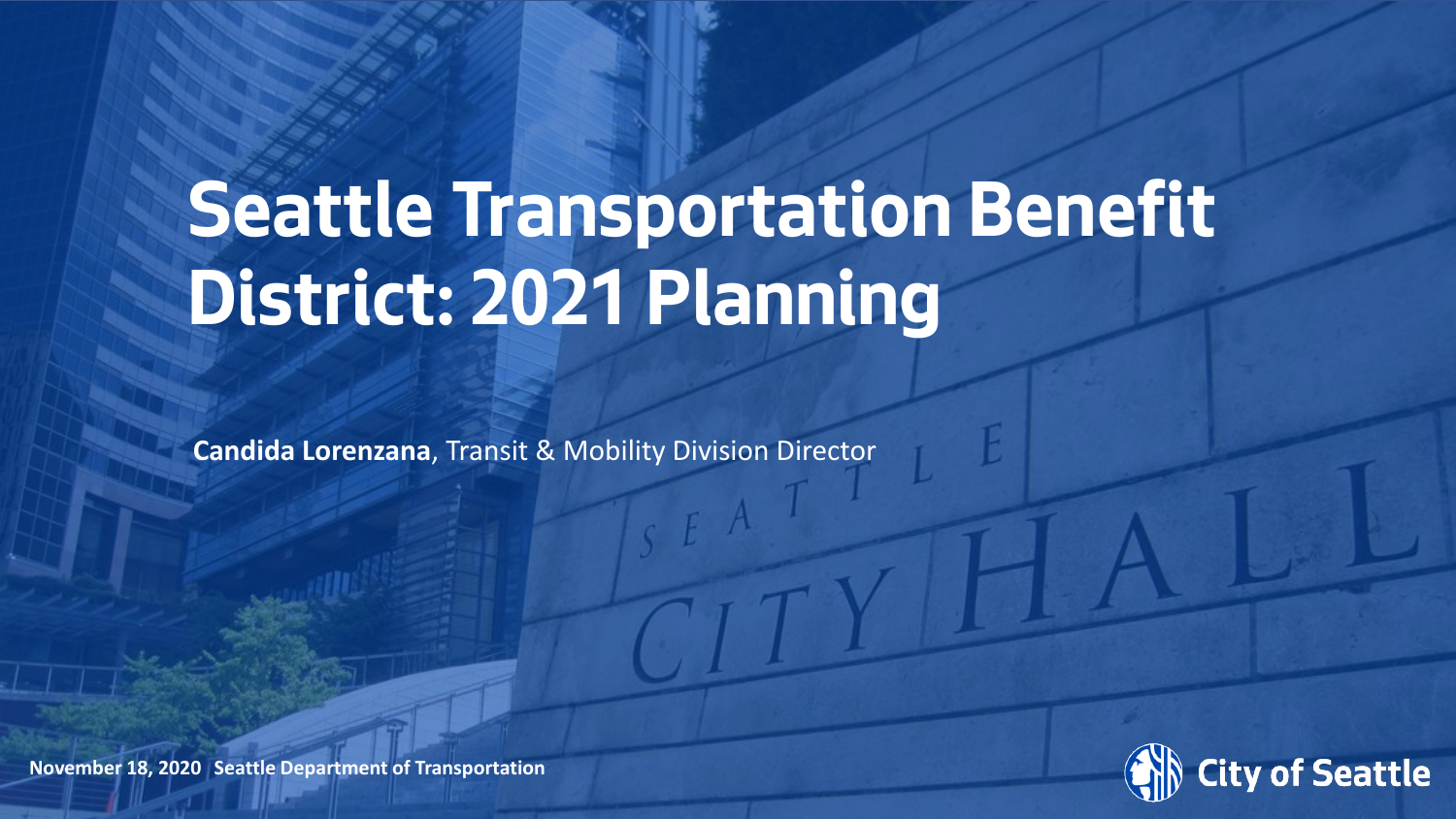## **Agenda**

- STBD 2.0 Priorities and Proposed Spend Plan
- \$60 VLF Fund Update and Priorities Discussion
- Next Steps

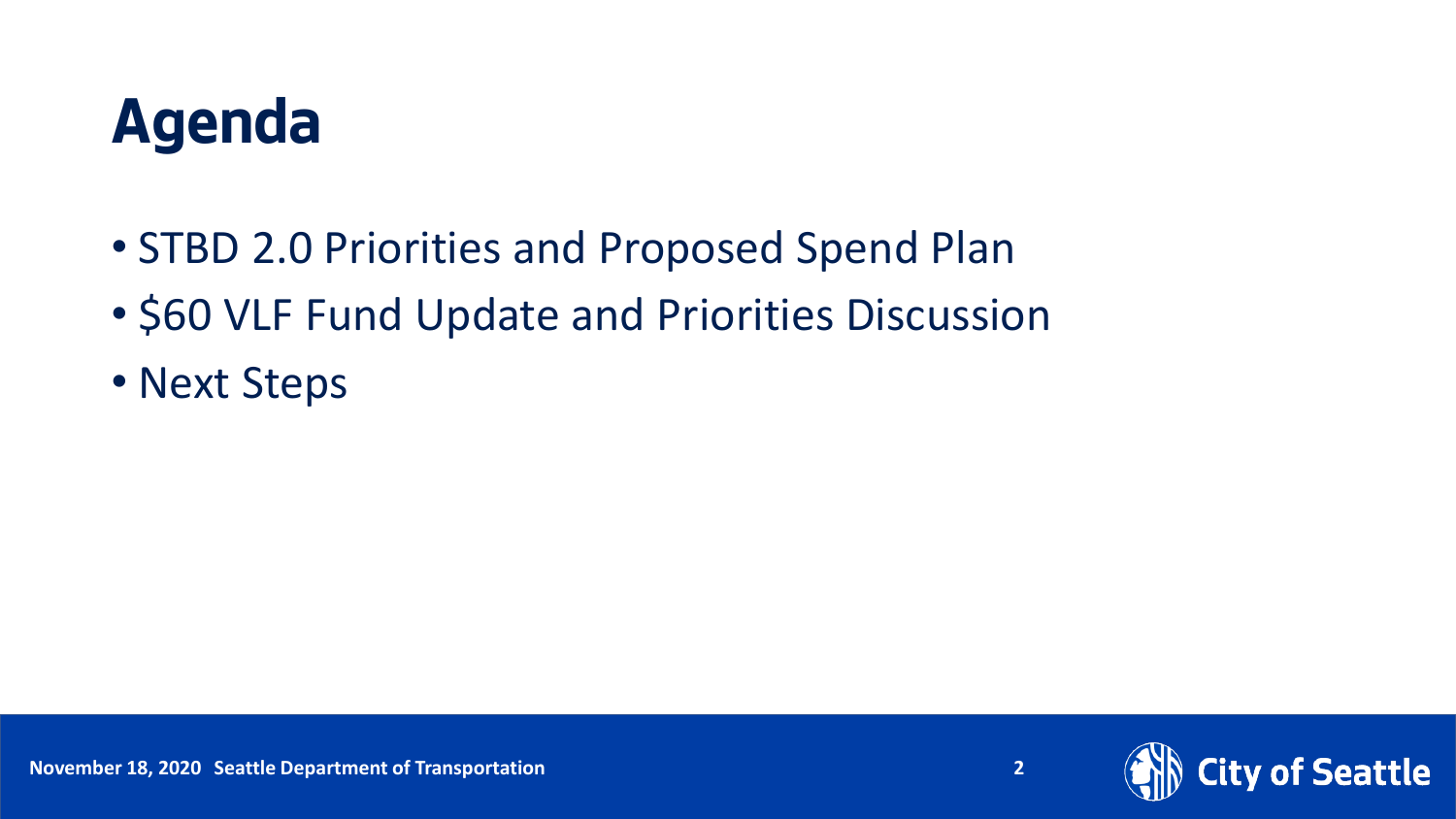## **STBD 2.0 Overview and Spending Categories**

- Program span: April 2021- April 2027; funded by 0.15% sales tax
- Transit Service on Seattle Routes and Seattle RapidRide Lines
	- Routes with more than 65% of stops in Seattle
	- In 2022 and beyond, service must represent >50% of annual program expenditures
	- Program will begin with sustainable levels of transit service, with room to grow
- ORCA Opportunity and Low-Income Access to Transit up to \$10M annually
	- Youth, Promise, and SHA programs
	- Programs like Senior RRFP Pilot and Youth Ambassadors Program
	- Includes **new** Essential Workers Program
- Transit Capital Projects up to \$3M from 2022
	- Spot improvements to support transit service investments
- **\*NEW\*** Emerging Needs up to \$9M annually

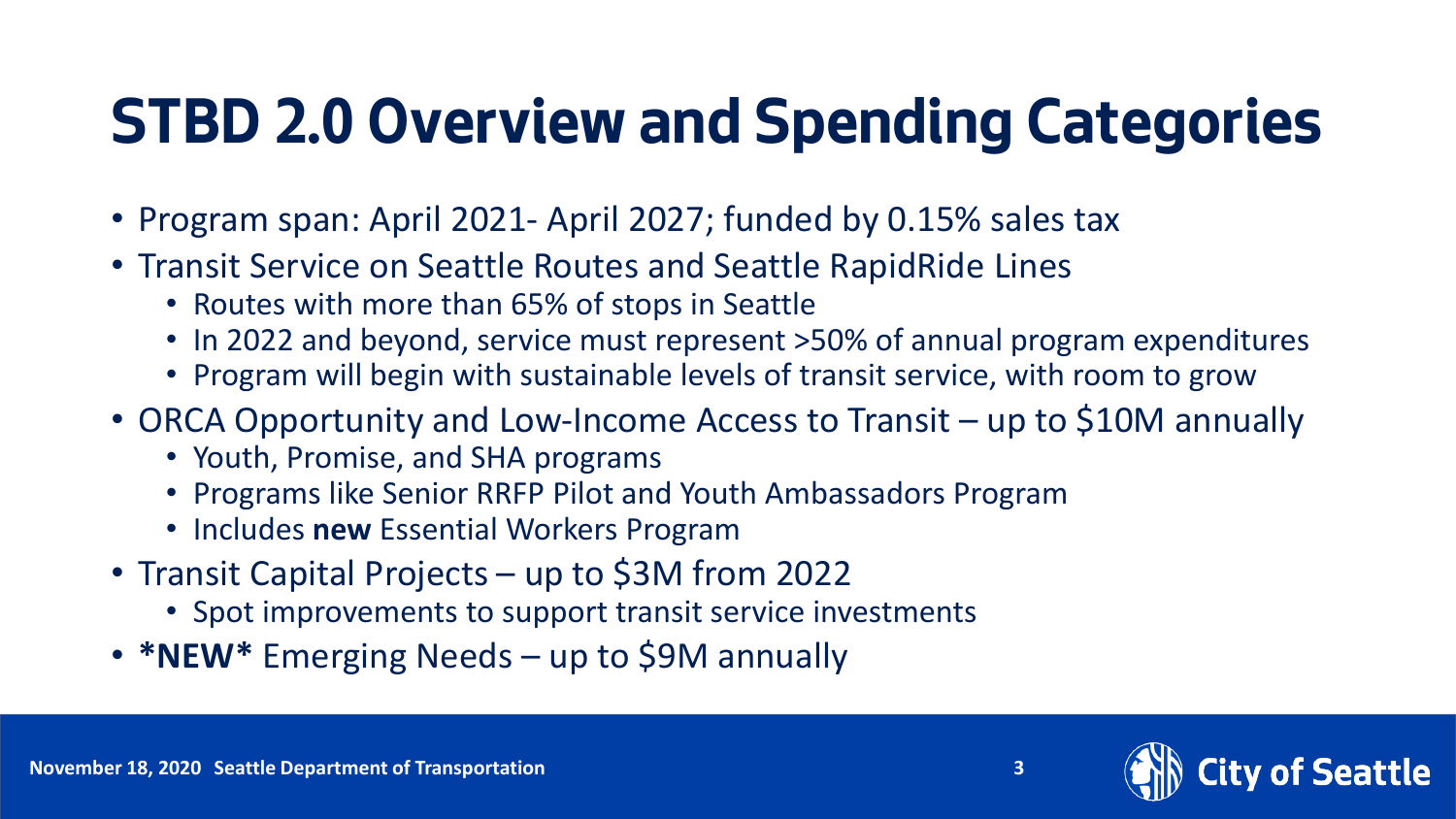### **Emerging Needs & Essential Workers Program**

- Emerging Needs (2021 2024)
	- Focus on responding to emerging transportation needs
	- West Seattle Bridge closure and COVID-19 recovery are identified in the ordinance, including transit service, capital improvements and transportation demand management programs
- Essential Worker Pilot Program
	- Transit passes or other access improvements for workers deemed essential during the COVID-19 pandemic (low-income medical workers, healthcare workers, first responders, pharmacy workers, grocery store workers, etc.)

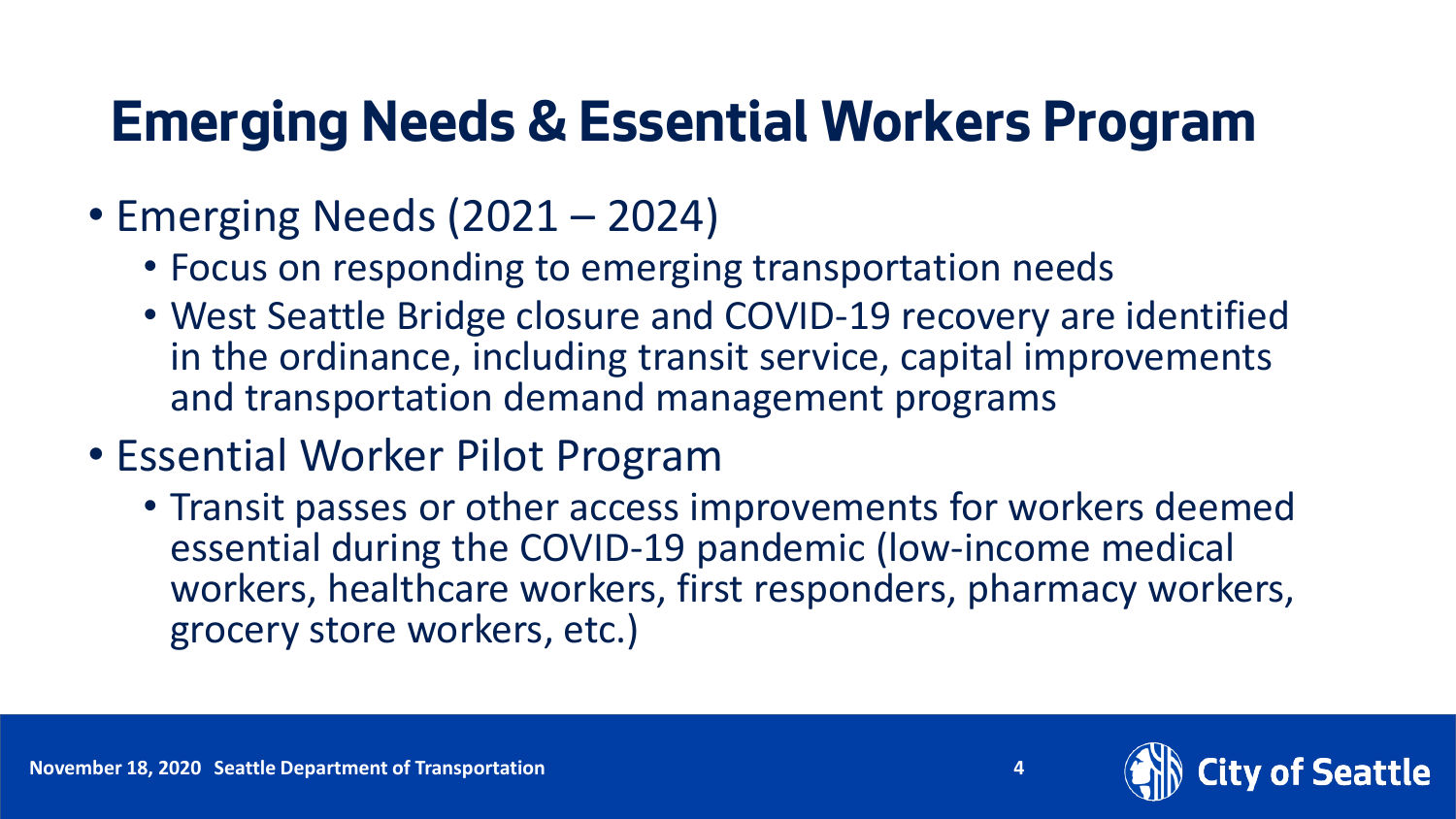## **2021 – 2027 Spend Plan**

- Revenue collection begins April 1, 2021 (spend plan start)
- Directs majority of funds to improved transit service and includes delivery of non-transit service commitments
- Does not include \$60 VLF revenues

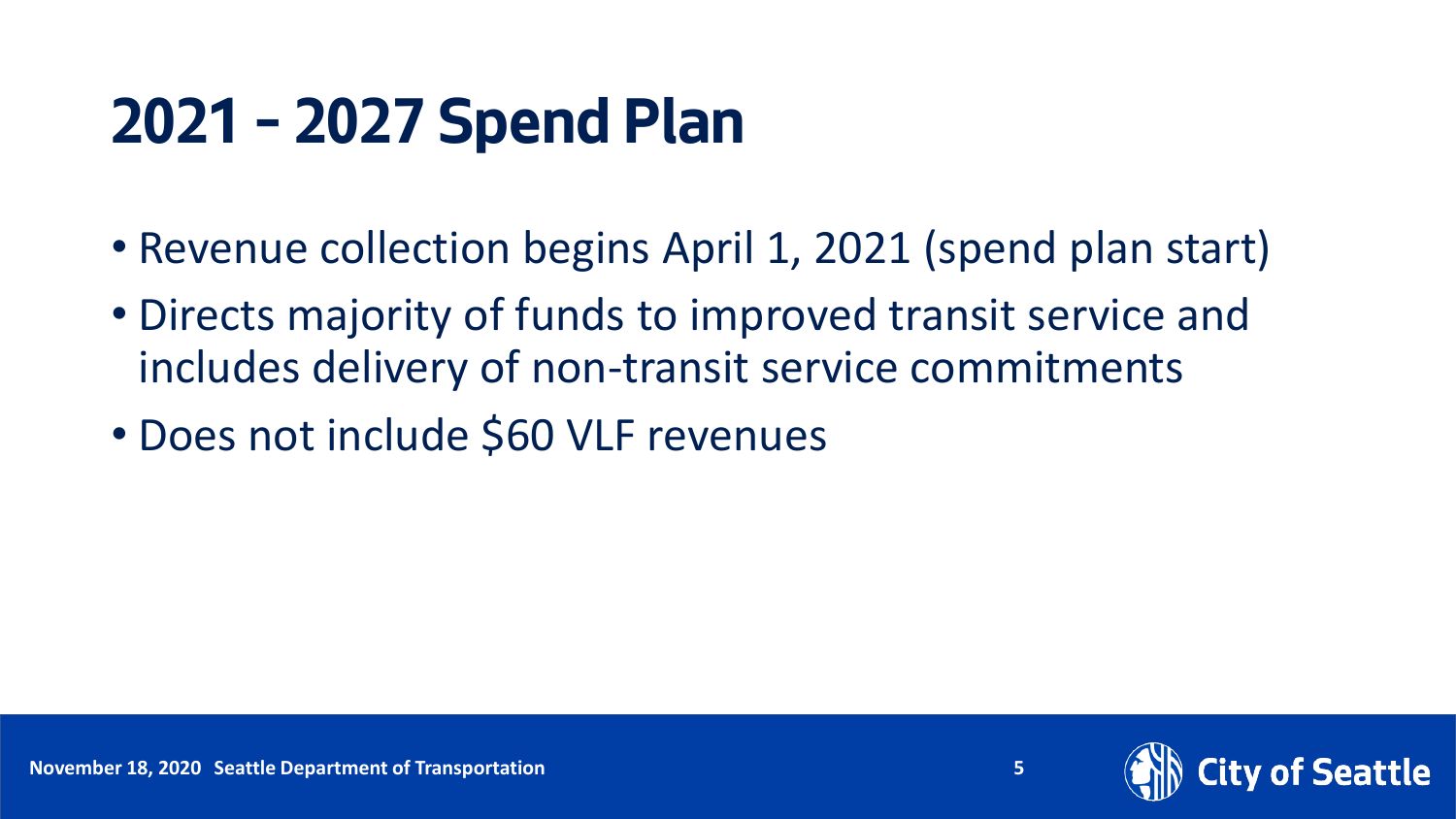## **Reading the STBD Spend Plan**

- Represents "point-in-time": Update as revenue projections (November 2020) change, program costs or priorities shift
- Prioritizes additional service over life of the measure; capital investment grows over program and supported by other resources (Levy, \$20 VLF)
- Continued opportunities for TAB feedback for future STBD programming
- STBD spend plan finalized as a part of City Council's normal budget process



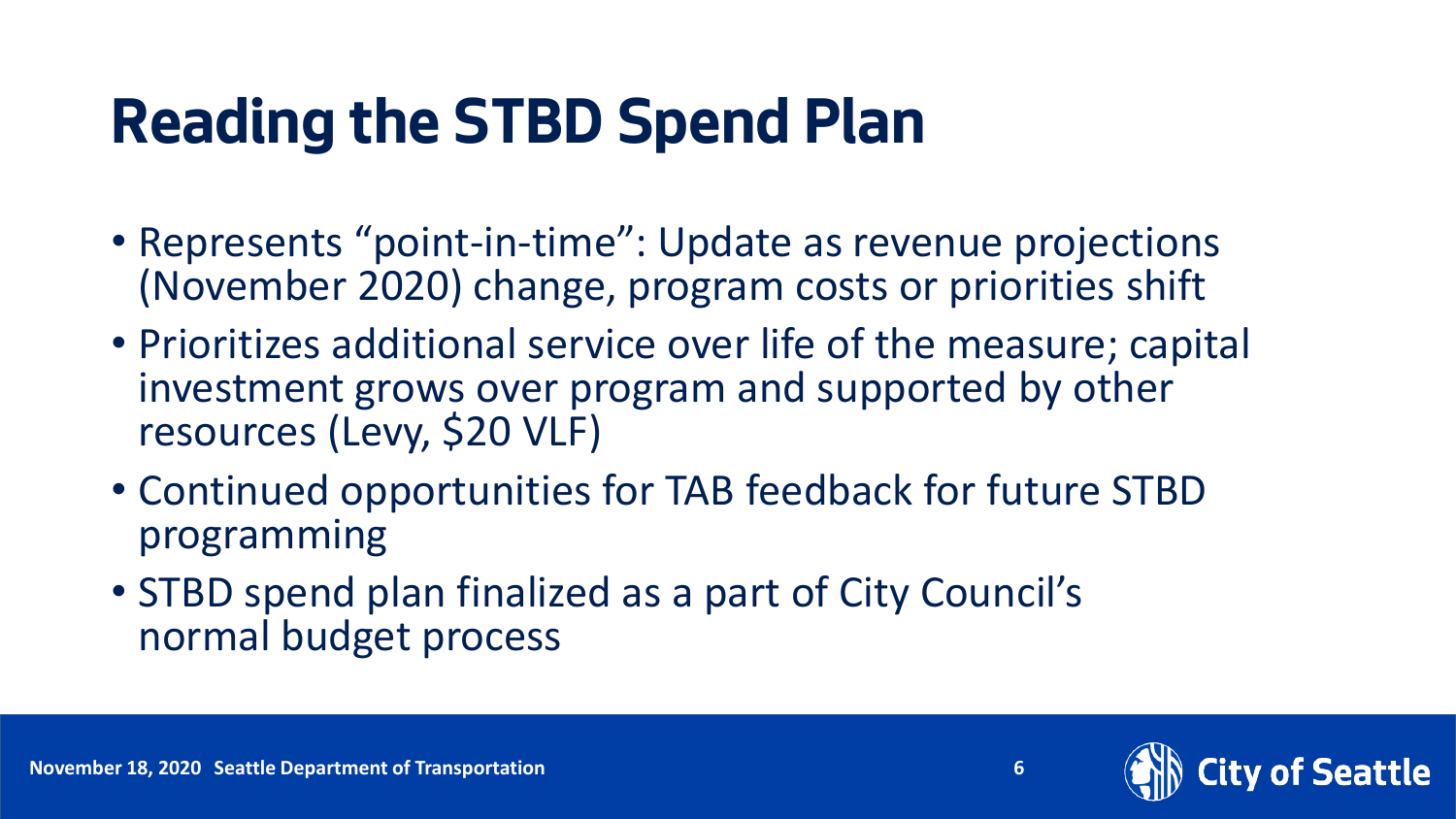



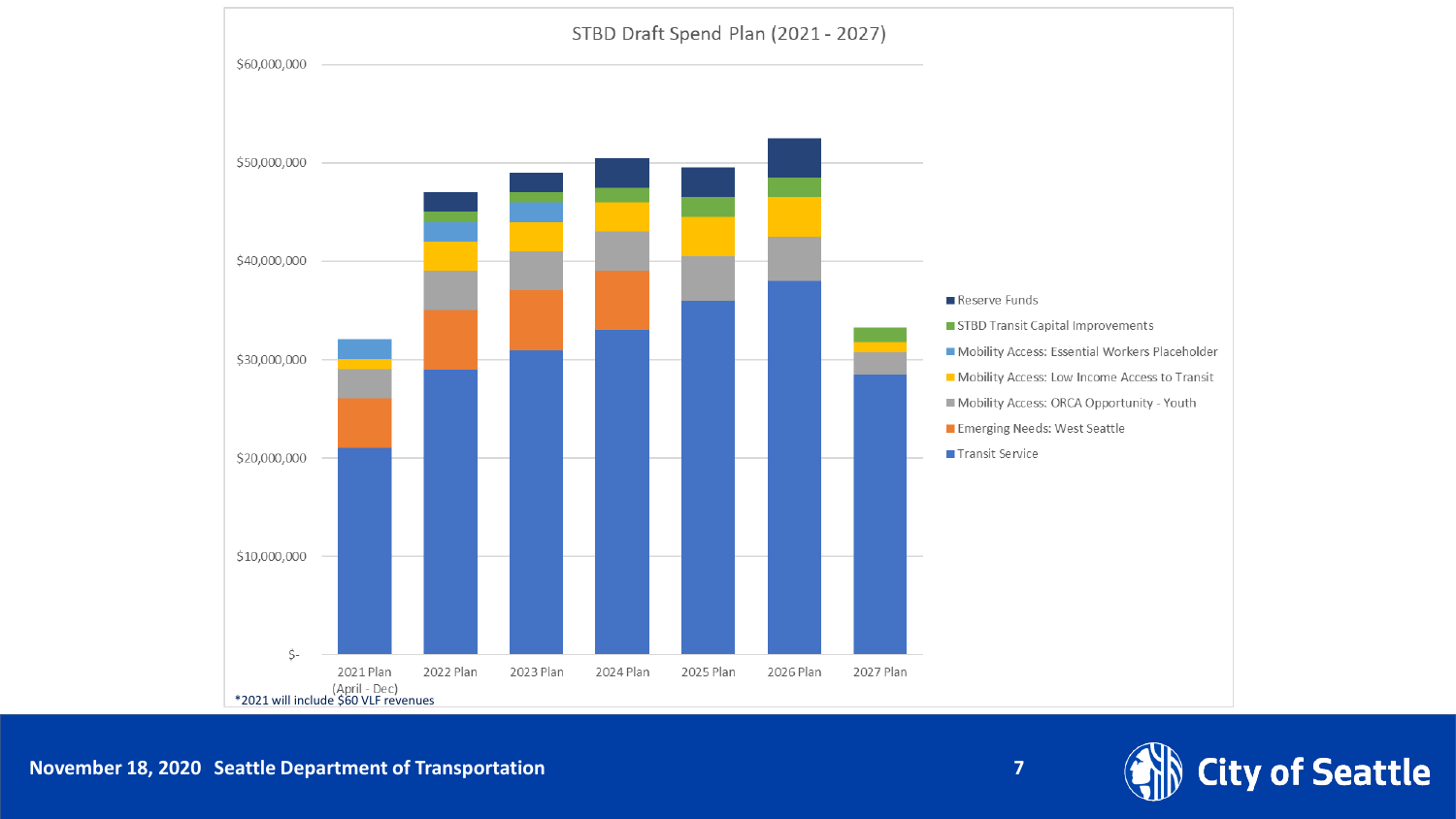## **2021 STBD Goals**

- Preserve Frequent Transit Network investments to build toward sustainable and equitable transit investment
- Preserve ORCA Opportunity for students and Seattle Housing Authority residents
- Maintain low-income access programs for our vulnerable neighbors
- Address acute mobility needs for COVID recovery and in areas like West Seattle.



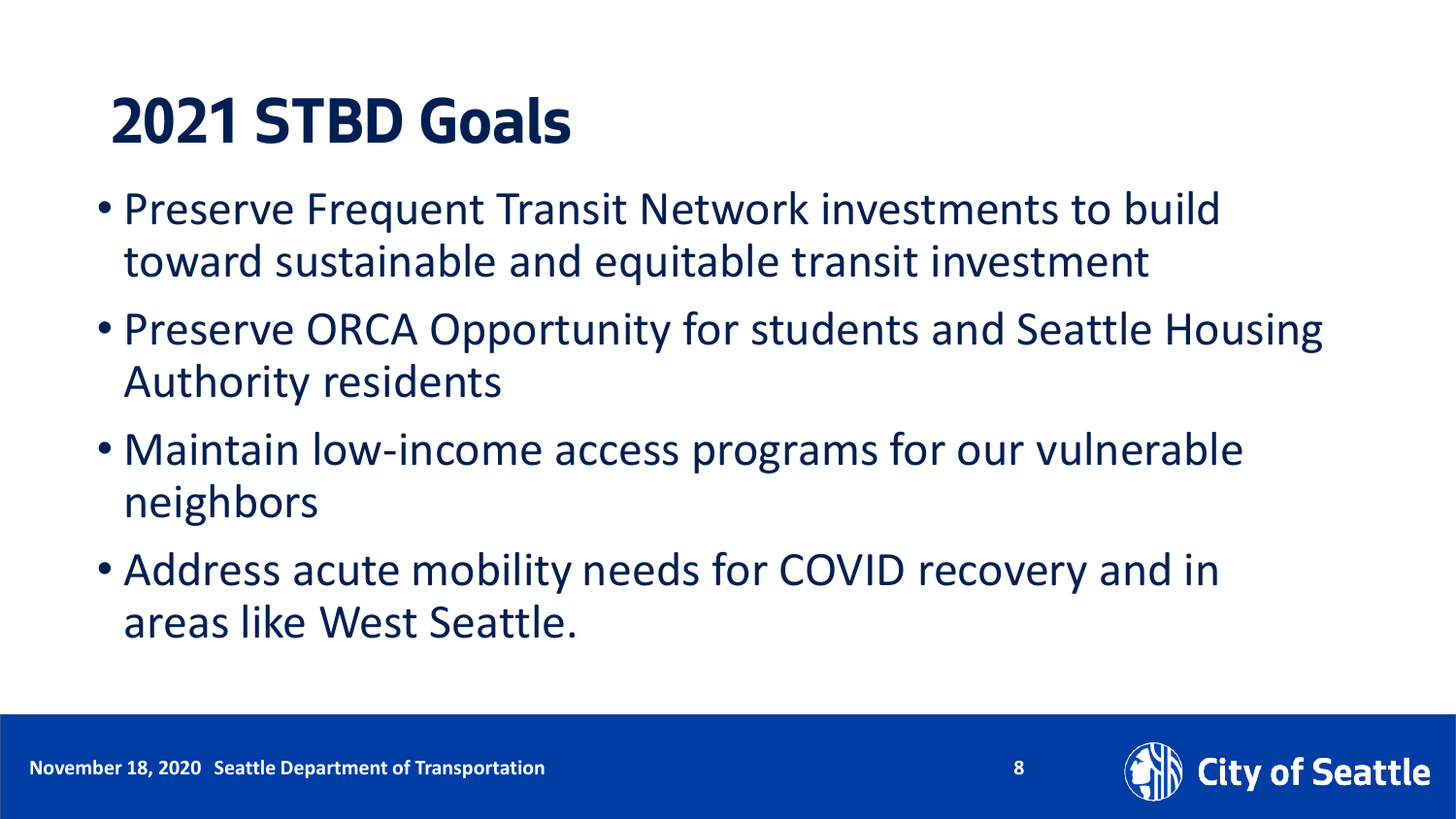# **VLF \$60 Funds**

**Date (xx/ Xx/ Xx/ November 18, 2020** Seattle Department of Transportation Page Number 2012 Page Number 18, 2020 Seattle Department of Transportation

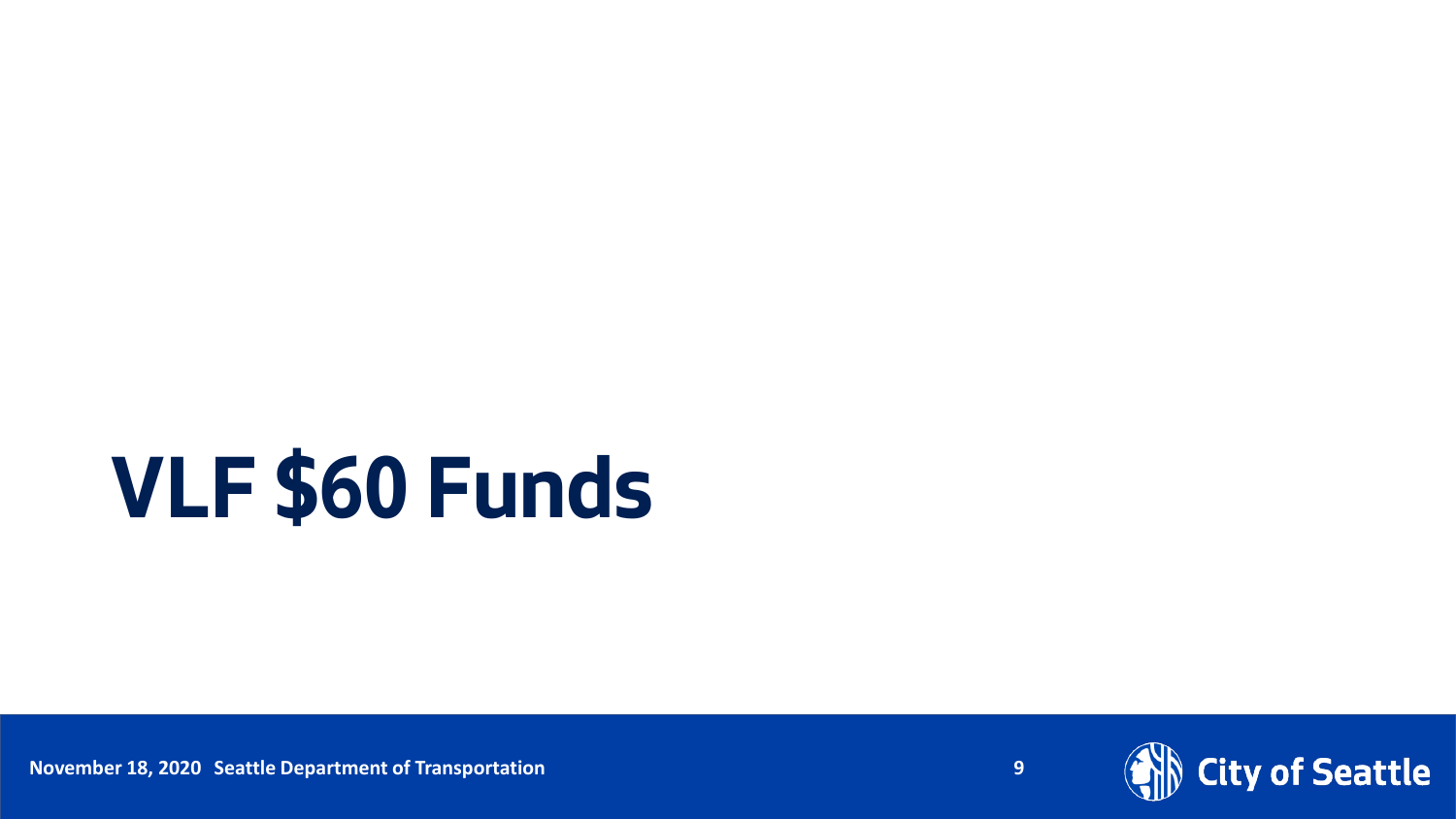## **Background**

- November 2019: Voter initiative I-976 "Bring back our \$30 car tabs" passed by statewide voters
	- SDOT acted to reduce spending on service and capital program elements to preserve VLF funds for potential refund
		- Reduced 175,000 service hours in September 2020
		- Reduce capital spending by \$6M in 2020
		- With reserves, funding for STBD programming planned end in March 2021
	- Constitutionality of the initiative challenged by a coalition of parties, including City of Seattle
- October 15, 2020: The WA Supreme Court overturned I-976, freeing up collected VLF funds to be spent

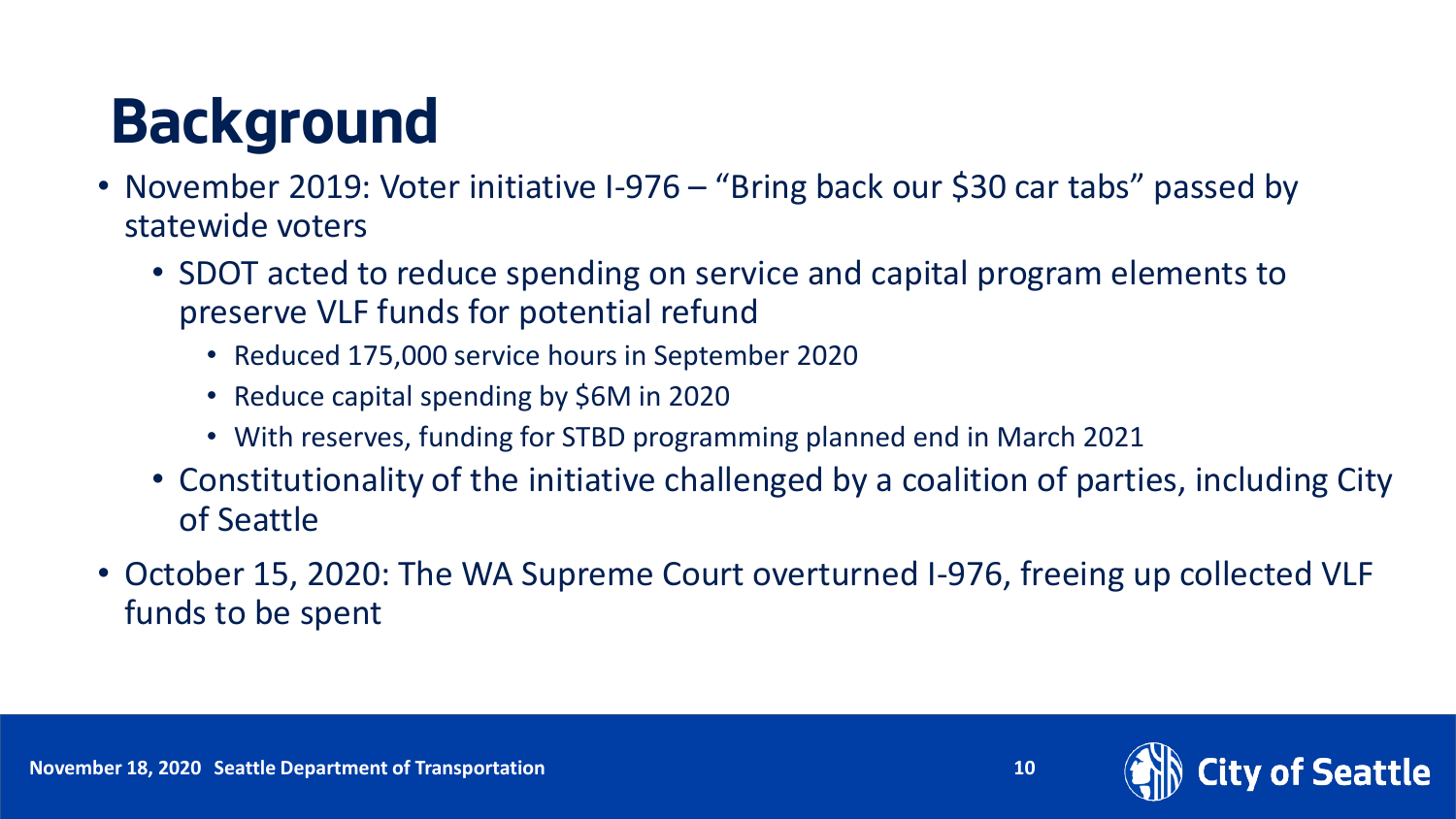## **\$60 Vehicle License Fee Revenues**

- In a typical year, generates ~\$24M in revenue
	- Accounted for about half of prior STBD revenues
- 2020 had lower that typical VLF revenue (est. \$21.7M)
- ~\$2.1M was generated in December 2019
- **~\$23.7M in revenue restored with WA Supreme Court decision**

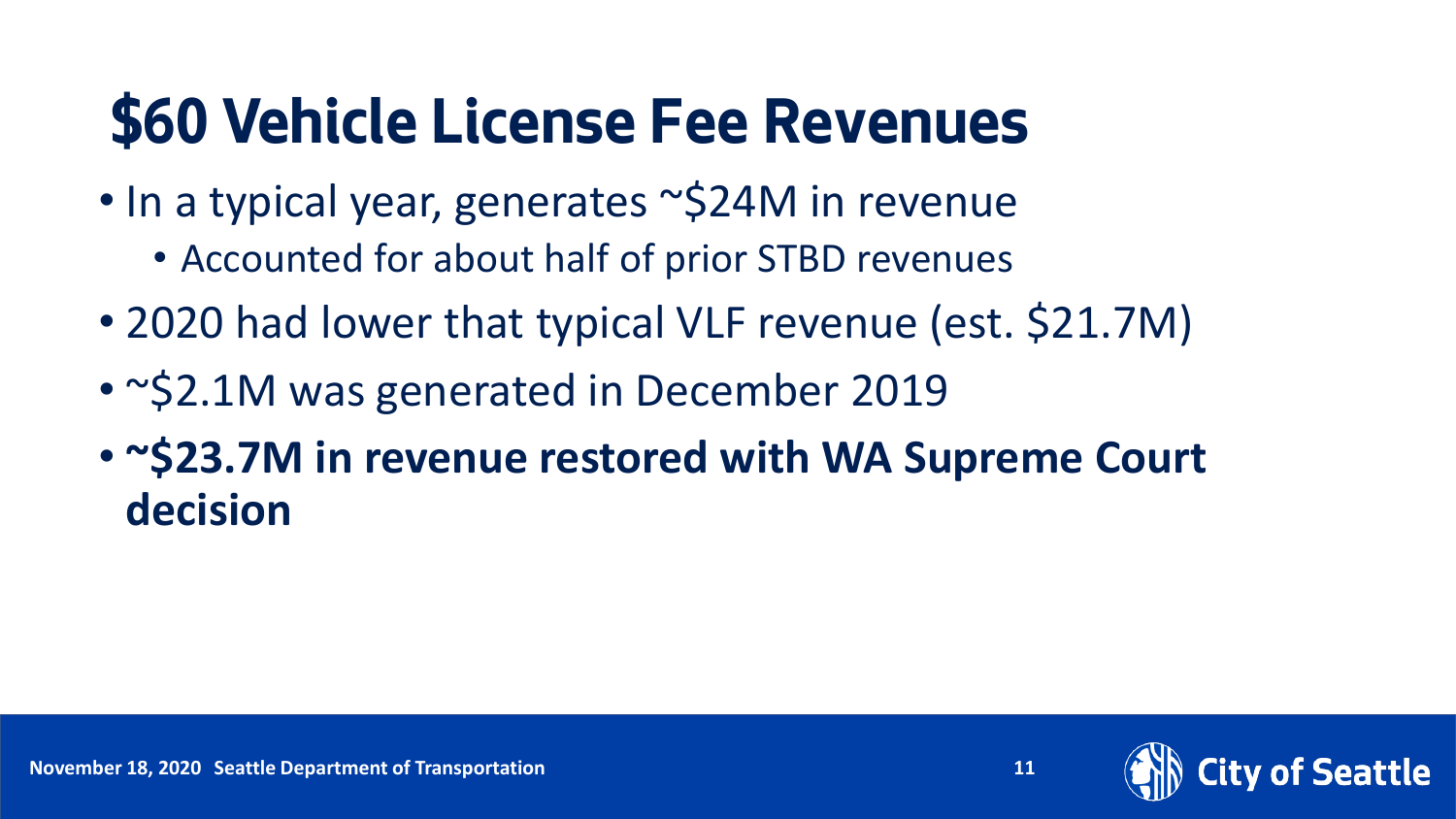## **SDOT Priorities for \$60 VLF Spending**

#### **Restore Key Projects, including Transit Enhancement Projects and Safety Projects**

- Restore projects reduced or postponed as a result of COVID19 budget shortfalls
- Emphasis on transit spot improvements, Transit Plus Multimodal Corridor projects, bike and walk access to transit, and projects that improve safety

### **Increased Connectivity through Additional Transit Service**

• Ramp up transit service levels in 2021

### **Strategic STBD Reserves**

- Buffer for cost variability for unanticipated events
- Supplemented with additional set-aside over life of program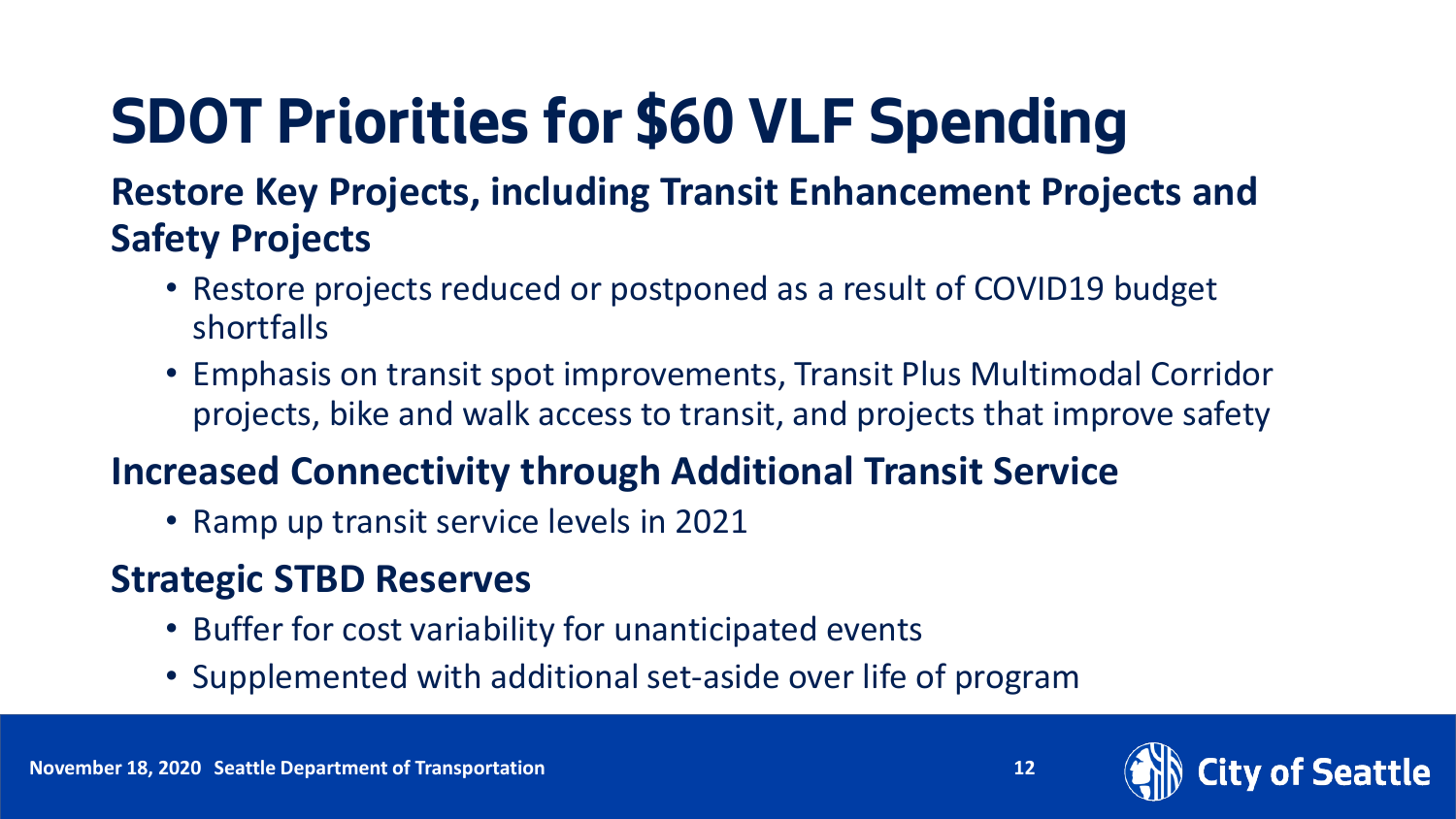## **Project Restoration**

| <b>Transit Enhancements</b>                                                                                                                                                                                                                                                        | <b>Safety and Multimodal</b><br><b>Projects</b>                                                                                                                                                | <b>Misc. Voter-approved</b><br><b>Commitments</b>                                                                                                                     |
|------------------------------------------------------------------------------------------------------------------------------------------------------------------------------------------------------------------------------------------------------------------------------------|------------------------------------------------------------------------------------------------------------------------------------------------------------------------------------------------|-----------------------------------------------------------------------------------------------------------------------------------------------------------------------|
| • Transit lane improvements<br>and transit stop<br>improvements citywide<br>including rear-door bus pads<br>and shelter improvements<br>• Transit-Plus multimodal<br>corridor (TPMC) projects<br>• Pedestrian and bike access<br>improvements at bus stops<br>for the TPMC program | • Vision Zero safety projects<br>signal, signage, and<br>channelization treatments<br><b>Safe Routes to School</b><br><b>Projects</b><br><b>Bicycle network connections</b><br>across the city | <b>Levy to Move Seattle</b><br><b>Reassessment priorities</b><br><b>Bridge planning studies</b><br>Roadway maintenance along<br>the Frequent Transit<br>Network (FTN) |

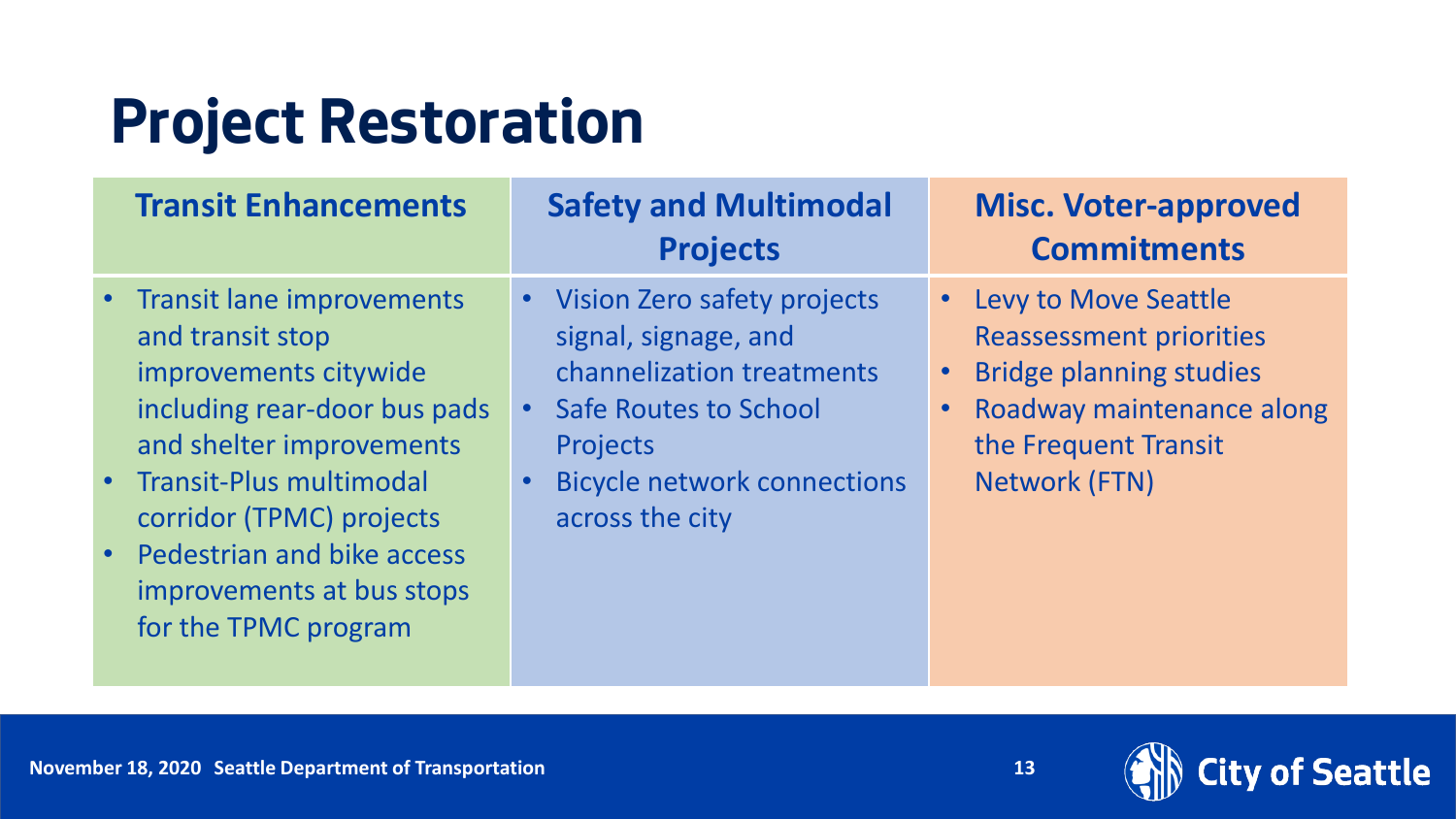## **Principles and Priority Alignment**

### **SDOT Priorities**

- Strategic STBD Reserves
- Transit Service
- Project Restoration
- How do these priorities align with those of the Board?
- Are there other investment areas the Board would suggest?

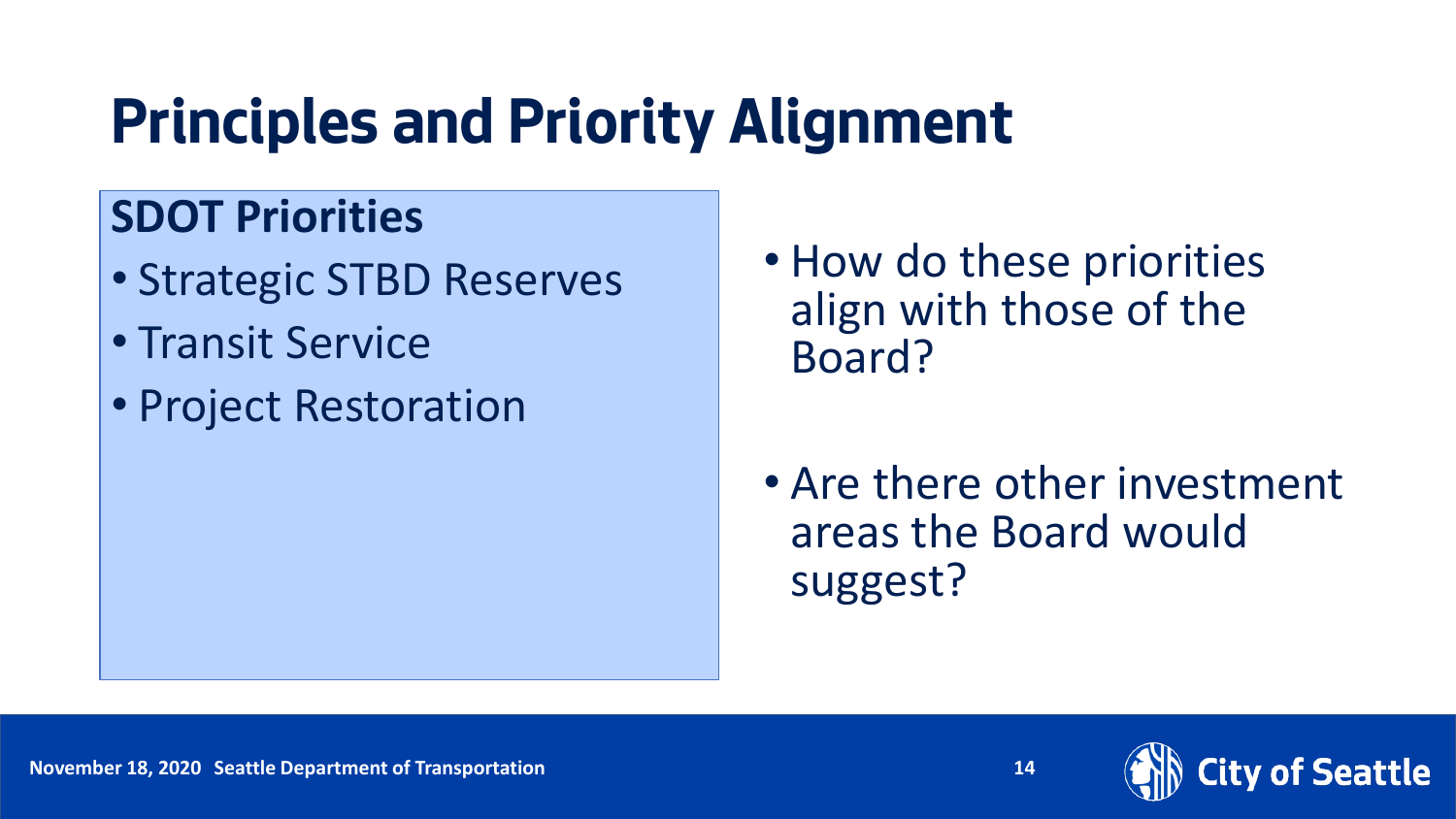## **Levy Assessment Timeline**



Date (xx/xx/ **November 18, 2020** xxxx) Department Name **Seattle Department of Transportation** Page Number **15**

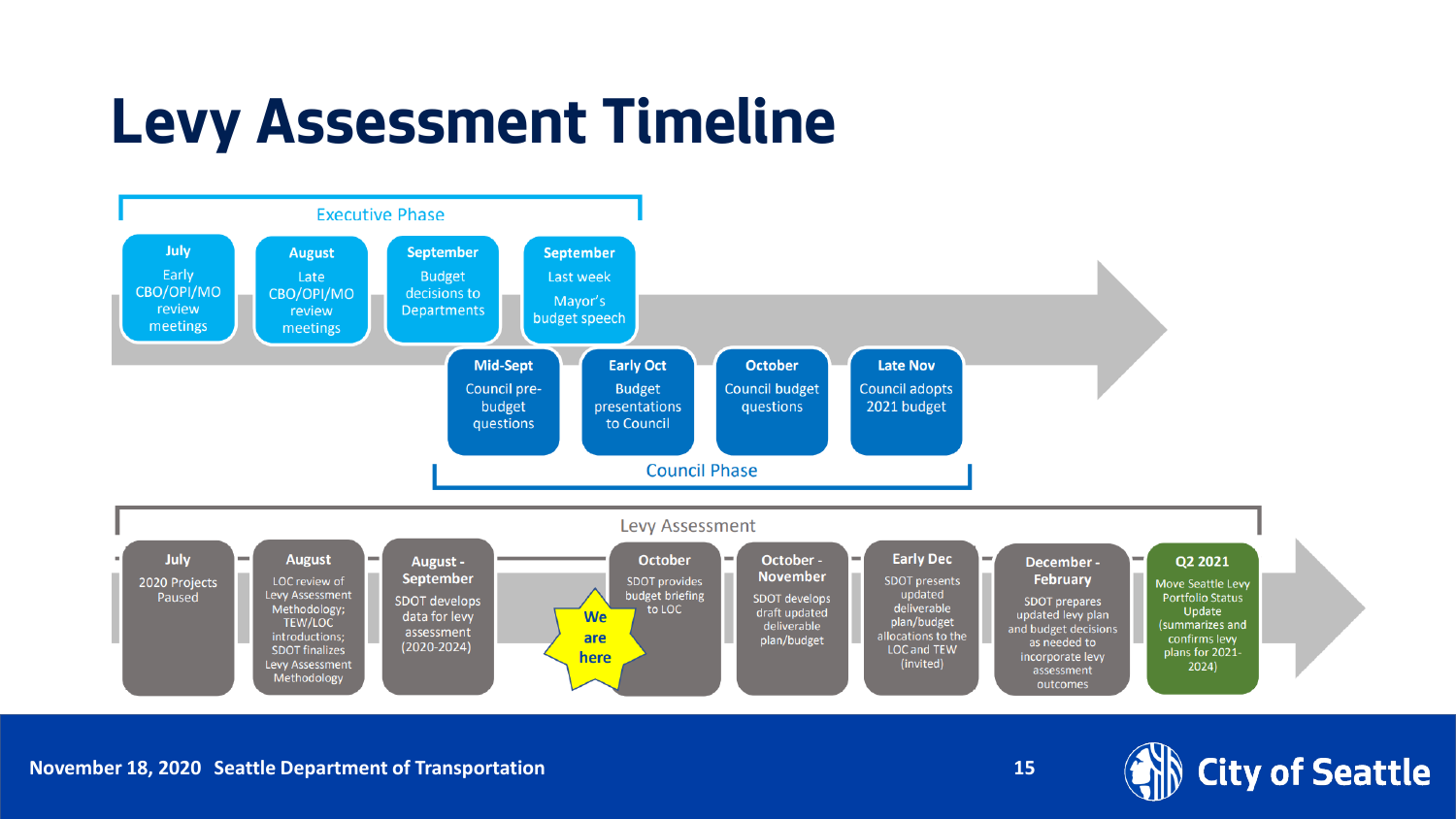## **Next Steps**

- December 1: Move Seattle Levy Oversight Committee
- December TAB Meeting
- Early 2021:
	- Potential joint TAB/MSLOC meeting
	- Programing Emerging Needs funds
	- Engagement on forthcoming Racial Equity Analysis